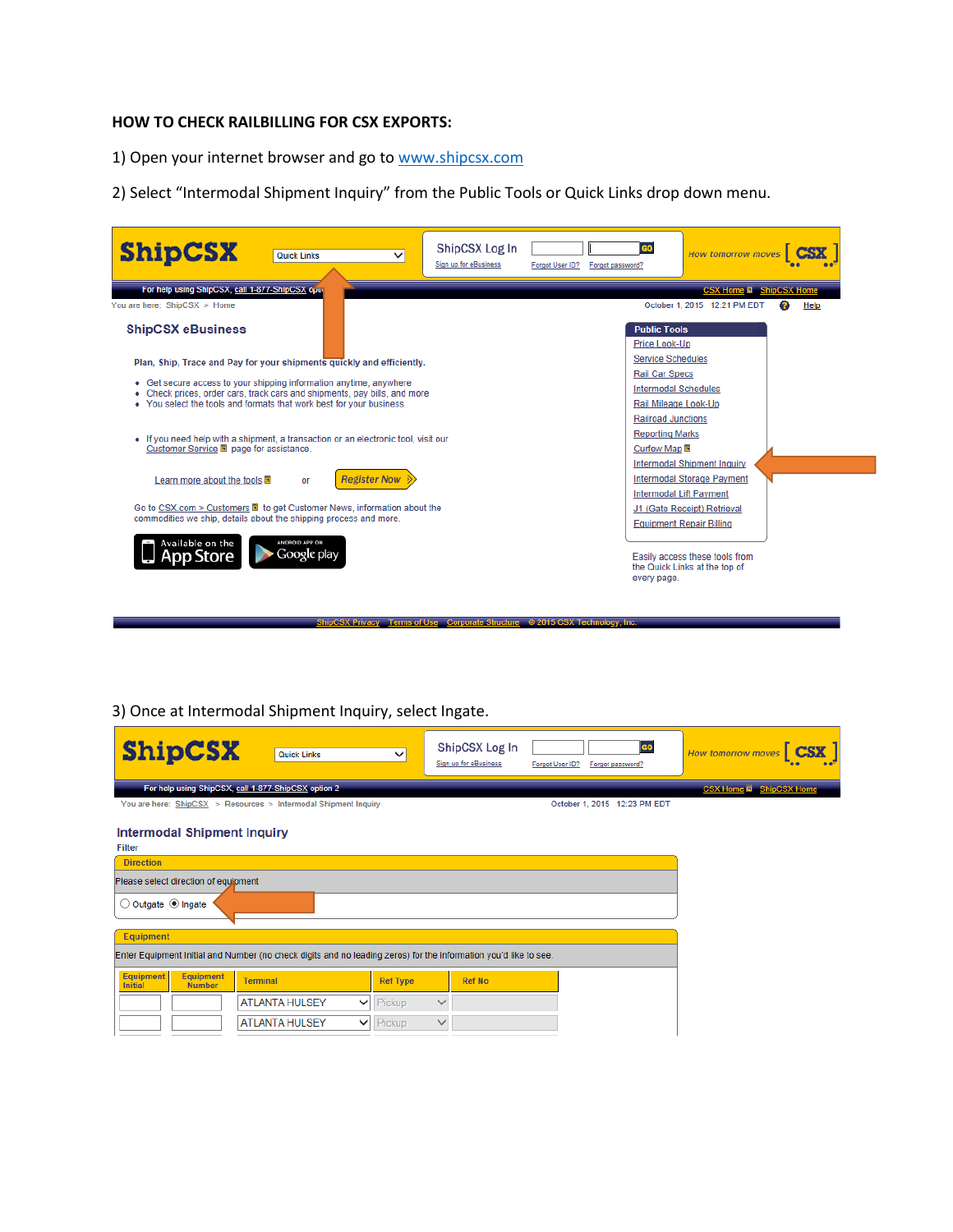4) Enter your container number into the Equipment Initial and Equipment Number fields, the check digit is not required.

5) Maersk containers are rail billed at Buffalo, therefore; **for Maersk Containers, under Terminal, you must select BUFFALO ICTF**. Click submit and check the status under Current Billing, if **YES**, billing is active and the load is ready to be accepted at Seaport. If **NO**, billing is not active and the load will be rejected.

| Outgate <sup>O</sup> Ingate                                                                                      |                                   |                            |                                  |                 |              |               |       |  |               |  |
|------------------------------------------------------------------------------------------------------------------|-----------------------------------|----------------------------|----------------------------------|-----------------|--------------|---------------|-------|--|---------------|--|
| <b>Equipment</b>                                                                                                 |                                   |                            |                                  |                 |              |               |       |  |               |  |
| Enter Equipment Initial and Number (no check digits and no leading zeros) for the information you'd like to see. |                                   |                            |                                  |                 |              |               |       |  |               |  |
| <b>Equipment</b><br><b>Initial</b>                                                                               | <b>Equipment</b><br><b>Number</b> | <b>Terminal</b>            |                                  | <b>Ref Type</b> |              | <b>Ref No</b> |       |  |               |  |
| <b>MRKU</b>                                                                                                      | 651352                            | <b>BUFFALO ICTF</b>        |                                  | ◡               |              |               |       |  |               |  |
| <b>SUDU</b>                                                                                                      | 790604                            | <b>BUFFALO ICTF</b>        |                                  | Pickup<br>v     | $\checkmark$ |               |       |  |               |  |
| <b>CMAU</b>                                                                                                      | 428971                            | <b>BUFFALO ICTF</b><br>▽   |                                  | Pickup          | $\checkmark$ |               |       |  |               |  |
|                                                                                                                  |                                   | <b>ATLANTA HULSEY</b><br>◡ |                                  | Pickup          | $\checkmark$ |               |       |  |               |  |
|                                                                                                                  |                                   | <b>ATLANTA HULSEY</b><br>▽ |                                  | Pickup          | $\checkmark$ |               |       |  |               |  |
|                                                                                                                  |                                   |                            |                                  |                 |              |               |       |  |               |  |
|                                                                                                                  |                                   |                            |                                  |                 |              |               | Clear |  | <b>Submit</b> |  |
|                                                                                                                  |                                   |                            |                                  |                 |              |               |       |  |               |  |
|                                                                                                                  | <b>Ingate Report Results</b>      |                            |                                  |                 |              |               |       |  |               |  |
|                                                                                                                  |                                   |                            |                                  |                 |              |               |       |  |               |  |
| <b>Equipment</b><br><b>Initial</b>                                                                               | <b>Equipment</b><br><b>Number</b> | <b>Terminal</b>            | <b>Current</b><br><b>Billing</b> | <b>Hold</b>     |              |               |       |  |               |  |
| <b>MRKU</b>                                                                                                      | 651352                            | <b>BUFFALO ICTF</b>        | Yes                              |                 |              |               |       |  |               |  |
| <b>SUDU</b>                                                                                                      | 790604                            | <b>BUFFALO ICTF</b>        | No                               |                 |              |               |       |  |               |  |
| <b>CMAU</b>                                                                                                      | 428971                            | <b>BUFFALO ICTF</b>        | No                               |                 |              |               |       |  |               |  |